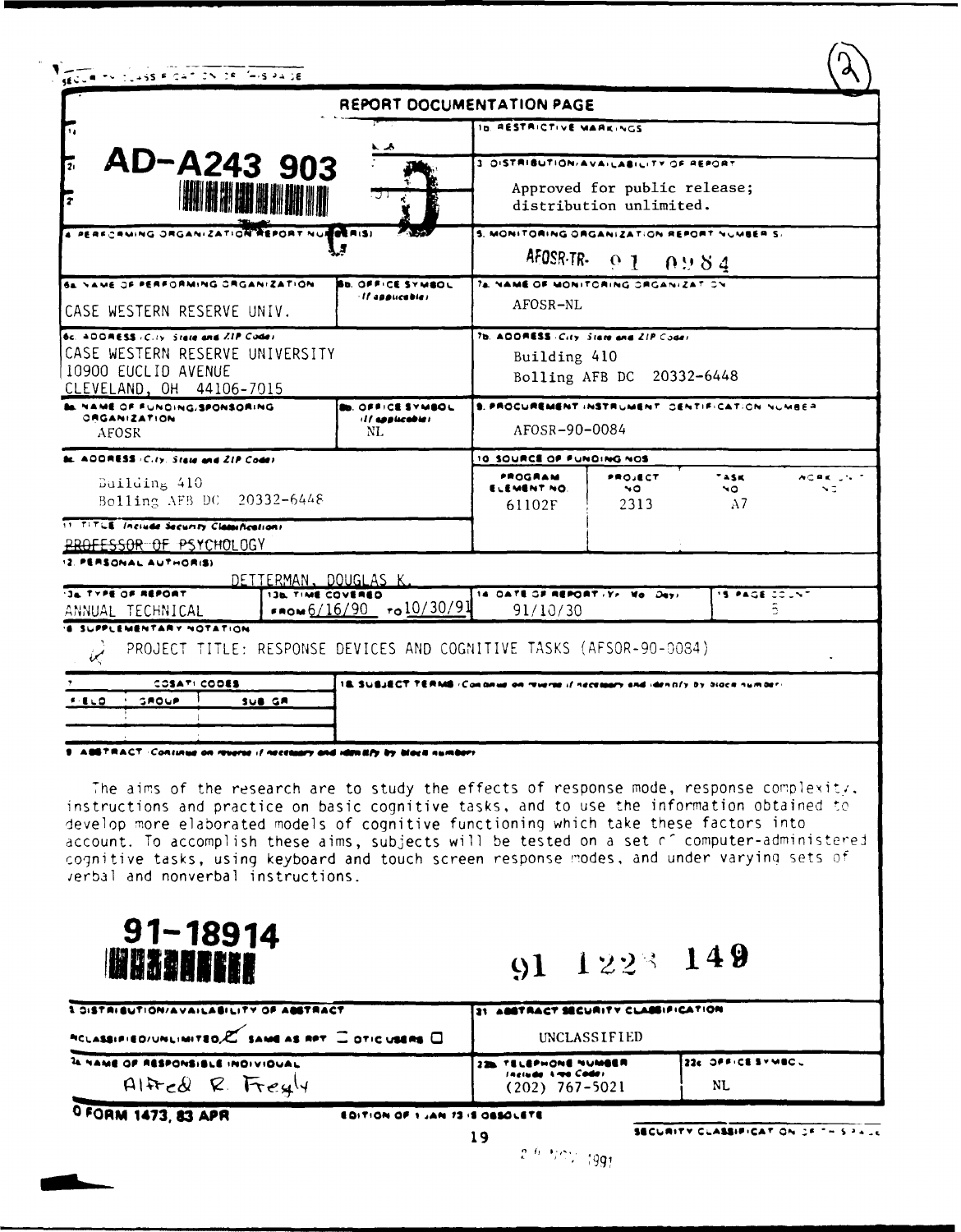AFOSR-90-0064 Annual Report Year *1:* Detterman Page 20

# **Annual Technical Report**

Air Force Office of Scientific Research

Project Title

# **Response Devices and Cognitive Tasks**

AFSRO-90-0084

Principal Investigator

## **Douglas K. Detterman, Ph.D.**

Department of Psychology **CASE WESTERN** RESERVE UNIVERsry Cleveland, OH 44106

Tel: **216/368-2680, 368-2686** Fax: **216/368-4891**

الكفاف المرابط لمقادات  $\sim$   $\sim$  $\mathfrak{F}$  $\ddotsc$  $\mathbf{u}^{\mathbf{v}}$  sat. **Cot-** -  $\alpha$  red.  $\mathbf{H}^{(0,0)}$  . TELEVISION.  $\sim$  $\sim 1.002$  . Two  $H$  and  $H$  and  $H$  and  $H$ .<br>Teachdraidhean **RIGAN**  $AA$  $\mathbf{I}$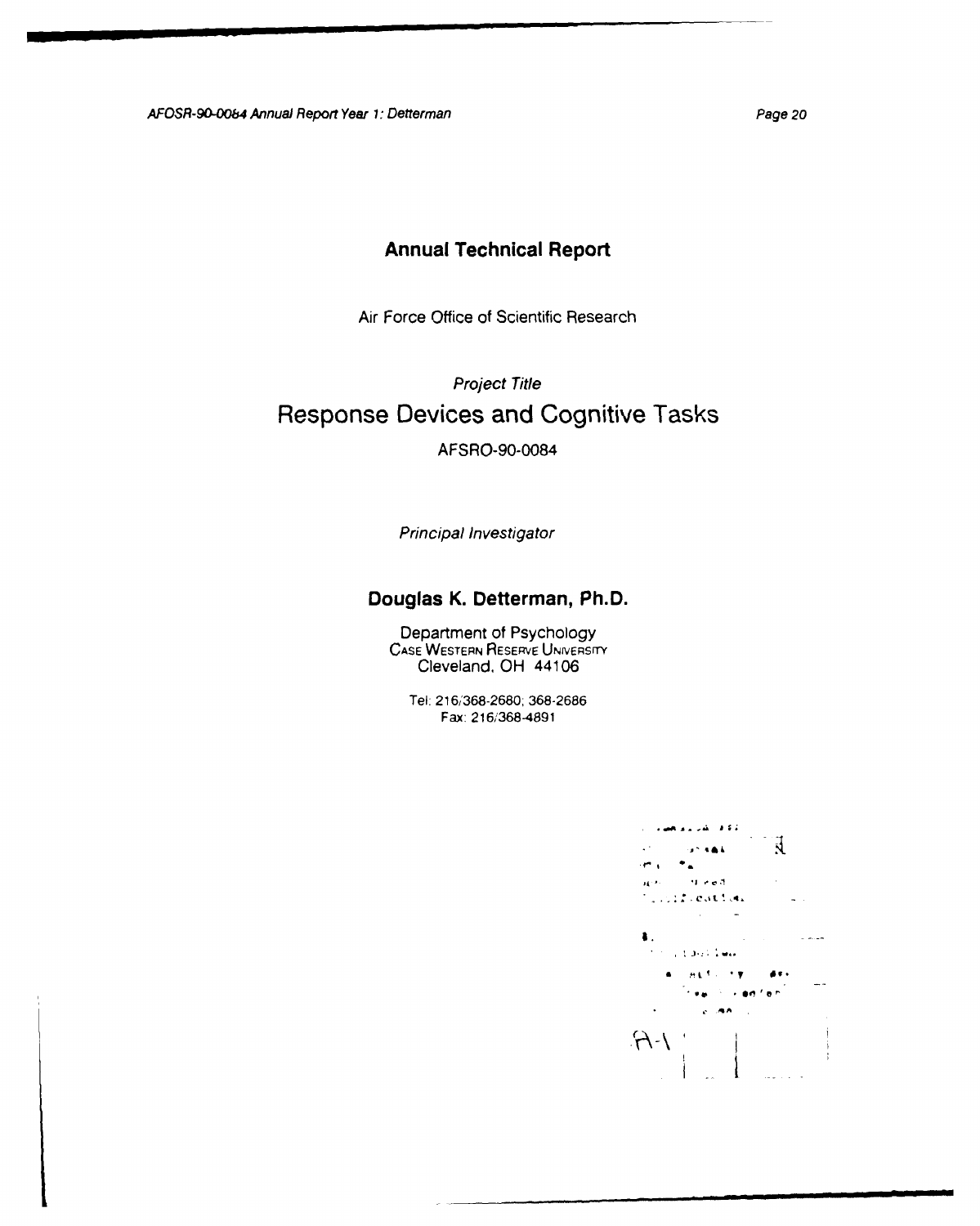#### AFOSR-90-O84 Annual Report Year **1:** Detterman Page 21

#### **Objectives of the Research Effort**

The aims of the research are to 1) study the effects of response mode, response complexity, instructions and practice on basic cognitive tasks, and 2) to use the information obtained to develop more elaborated models of cognitive functioning which take these factors into account. To accomplish these aims, subjects will be tested on a set of computer-administered cognitive tasks, using both keyboard and touch screen response modes, and under varying sets of verbal and nonverbal instructions.

### **STATUS OF RESEARCH EFFORT**

The experiments proposed for Year 1 have been completed and analyzed. Results have been presented at several conferences (see below for information). Several additional experiments have also been completed which bear on the issue of response factors in cognitive tasks. The following is a brief abstract of each of the experiments completed and their results.

Response devices. This experiment compared touch screen responding to the standard keyboard method of collecting data. Responses were compared on a wide variety (10) cognitive tasks. The general conclusion from this comparison is that touch screens reduce the demands of cognitive tasks. It was expected that response measures would be faster and this was found. An unexpected finding was that other measures also showed better performance. For example. decision time measures which were not directly affected by decreased response demands also showed improvement. Improvement was not confined to speed measures. Some measures of correct responding also showed improvement.

This set of important findings suggest that the complication of response factors can interact with other portions of a cognitive task. Donder's notions of additivity certainly don't seem to apply to the use of touch screens to replace keyboard responding. When touch screens are used, not only does the response get easier but so do other parts of the task.

*Reaction time response complexity.* To follow up on the touch screen finding, an experiment was designed which deliberately manipulated response complexity in the reaction time task. In the reaction time task. as subject touches the ,pace bar and then lifts his finger as soon as a box on the screen lights up. The time it takes the subject to lift his finger after the light comes on is called decision time. After lifting his finger, the subject responds. The response a subject makes has no logical relationship to the decision time component. If subjects behave according to Donder's notions of simple additivity, the complexity of the response should have no affect on decision time. That is what this experiment was designed to test.

Subjects completed a 120 item reaction time task under various conditions of response complexity. In all conditions subjects were told that they were being tested on how fast they lifted their finger from the bar (decision time). In the simplest condition, subjects simply lifted their finger from bar and made no response (RN). In the other three conditions, subjects *"ere* required to touch either the D or **G key** on the keyboard using various rules differing in complexity. In the RA condition, the subject could touch any key before responding. In the RS condition, the subject touched the D **key** if the position lighted was on the left and the **G** key if it was on the right. In other words. they touched the **key** on the same **'ide as** the lighted square. In the RO condition, subjects touched the D key if the position lighted was odd and the G key it it was even (Odd-even). The conditions were progressively more difficult in the order they were described.



# **on decision time. response complexity.** By reversing response complexity. **it on decision time.**

Figure 1 shows the results of this experiment. As is **;;,A** obvious, the more complex the response alternatioe the longer was the decision time. All of the effects represent significant main and interaction effects. Also of interest is the interaction of response complexity with the number of **4** *1* choices. The number of choices refers to the number **of** \* **.** alternative windows on the screen that **can** ight up during

between the complexity of searching the choices and the complexity of making the response. It is this confounding that produces the shape of lines shown in Figure 1. When there is a single choice, all of the response rules are equally  $\frac{1}{2400}$  **...**  $\frac{1}{2400}$  **...** It as alternatives are added, the more complex responses actually do become more complex.

The fact that the RN (no response) condition is so much easier than any **of** the other conditions indicates the cost of adding an extra **key** press to the response. **0 0.5 1 !.5** *2* 2.5 3 **3.5** Remember, there is no necessary reason for this condition Choices (Log 2) to affect the decision time measure shown in Figure **1.**

*Reversing Hicks Law.* Hick's is the finding that decision time increases with number of alternatives. It is **Figure 1. The affect of response complexity** possible that Hick's law could be produced entirely **by** might be possible to reverse Hick's law. In this experiment.

the **I** alternative condition was assigned the RO response condition, the 2 alternative condition was given the RS condition,. the 4 alternative condition the RA response condition, the **6** alternative condition simply pressed a **key.** and the **8** alternatise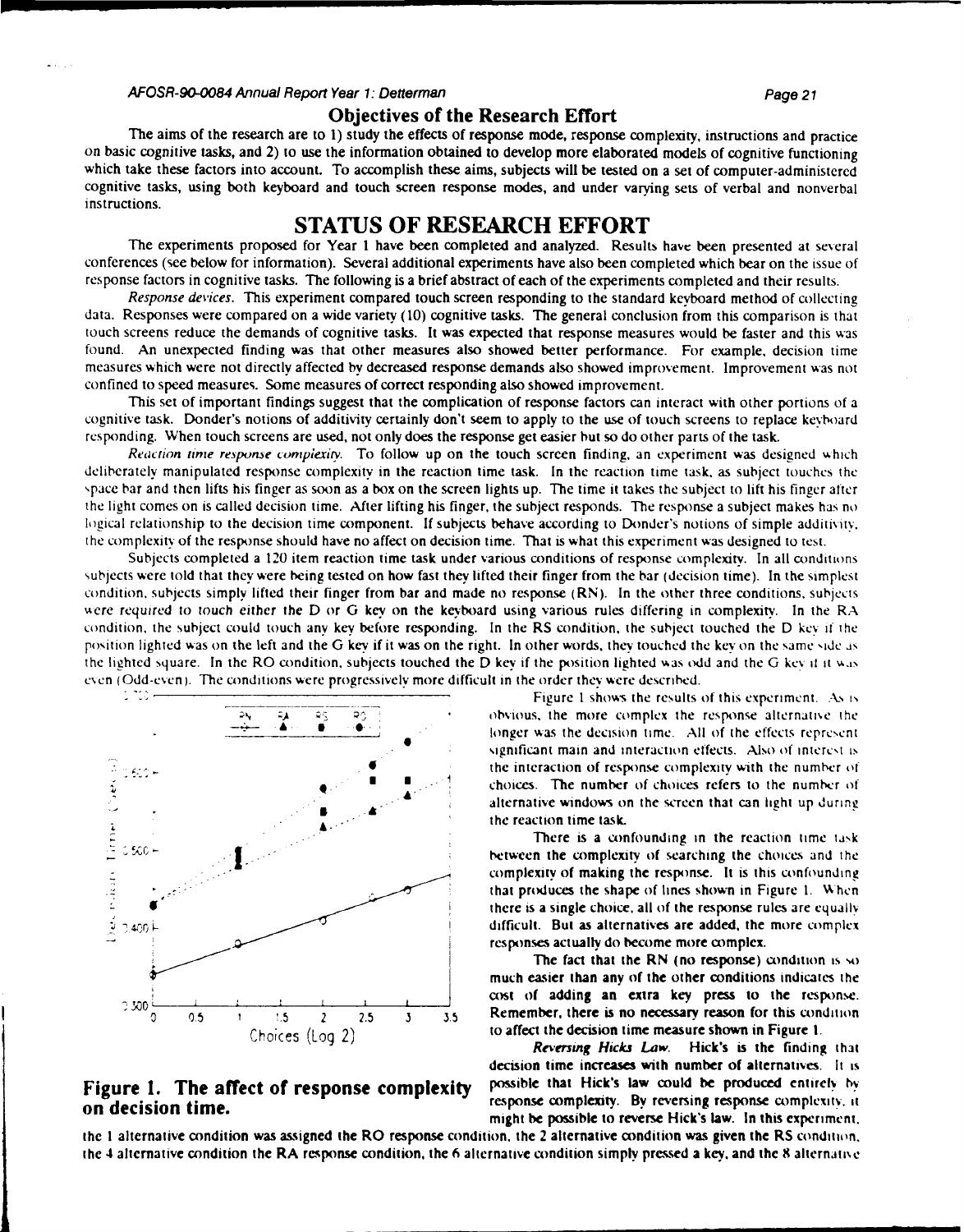#### **AFOSR-90-O084** Annual Report Year **1:** Detterman Page 22

condition was assigned the RN response condition. These conditions were within-subject so every subject received every condition in a single presentation of the 120 trial reaction time task.

The preliminary results of this experiment show that response complexity can, in fact, reverse Hick's law. Current results show a negative slope for decision time when plotted against number of alternatives. While this experiment shows clearly that response factors interact clearly with decision factors, they do not show how that Hick's law is due entirely to response complexity, although that is a possibility.

Touch screen *-* simplified. This experiment is just getting under way. The purpose is to simplify the response component of the reaction time task to determine if Hick's law still applies. In this experiment, subjects will do the standard reaction time task with positions and blocks randomized. The only response required will be to lift a finger when the **light** comes on. The response will be the same for all numbers of alternatives.

*Verbal and Nonverbal Instructions.* The experiments regarding tasks presented without instruction are fully described in Detterman and Andrist **(1990).**

*Other experiments.* Data has been collected on a number of other issues less central to the main purpose of this grant. These data have not **yet** been fully analyzed.

Project time *table.* This project has fallen behind schedule. We have requested a one year no-cost extension to complete the proposed work. While the work could be completed within the time allowed, quality would suffer.

#### **Publications during the Period:**

- Detterman, D. K (1989). Changing intelligence? [Review of *The raising of intelligence: A selected history of attempts to raise* retarded intelligence.] *American Journal of Mental Retardation,* **93,** 461-462.
- Detterman, D. K. (1989). Common challenges in understanding human and artificial intelligence. [Review of *Creative Intelligences.* **I** Contenporarv *Psychology* 34, 495.
- Kahana, M. J. & Detterman, D. K. (1989). ABC: A program to convert PSYCHLIT CD-ROM abstracts into APA style bibliographies. *Behavior Research Methods, Instruments and Computers.* 21, 414.
- Detterman, D. K. (1989). The Future of Intelligence Research (Editorial). *Intelligence: A Multidisciplinary Journal*, 13. 199-**203.**
- "Detterman, D. K. & Daniel, M. H. (1989). Correlations of mental tests with each other and %ith cognitive variables are highest for low IQ groups, Intelligence, *13,* 349-359.
- Detterman, D. K. (1989). Cognitive psychology: Why it succeeded and then failed. [Review of *Advances in the psychology of* human intelligence, volume 4), Contemporary Psychology, 34, 778-779.
- Detterman, D. K. (1989). The power of intelligence. In J. **G.** Beaumont (Ed.), Brainpower. London: Andromeda Oxord Limited.
- \*Detterman. D. K. (1990). Don't kill the ANOVA messenger for bad interaction news. *Behavior and Brain Sciences. 13.* 1 1- 132.
- Detterman. D. K. & Andrist, C. G. (1990). The effects of instruction on elementary cognitive tasks sensitive to individual differences. American Journal *of Prychologv,* **103,** 367-390.
- Detterman. D. K **(Ed.).** (in press). Current topics in human intelligence: *1, L 2 Is* mind modular *or unitarv?* Norwood. **NJ.** Ablex Publishing Corporation.
- Andrist. G. **A.** Kahana, M. **J.,** Spry, **K.** M., Knevel, C. R., Persanvi. M. W., Evans, S. W., Luo, **D.,** & Detterman. D. K. ,in press). Individual differences in the biological correlates of intelligence: A selected overview. In D. K. Detterman **(Ed** 1. *Current topics in human intelligence.- VoL Z Is mind modular or unitary?* (pp. 0(K-OMi0). Norwood, **NJ:** Ablex Publishing Corporation.
- Detterman. D. K. (1990). Computerized cognitive abilities tests for research and teaching. *Micro Psych,* **4(3).** 51-62.
- Detterman, D. K. (1990). Computerized cognitive abilities tests for research and teaching. *Micro Psych.* **4(3), 51-62.**
- Detterman, D. K., Thompson, L A.. Plomin, R. (1990). Differences in heritability across groups differing in ability. *Behav ow Genetics,* **20, 369-384.**
- "Dctterman, D. K. **(1990).** Don't kill the **ANOVA** messenger for had interaction news. Behavioral *and Brain Sciences.* **13.** 131-132.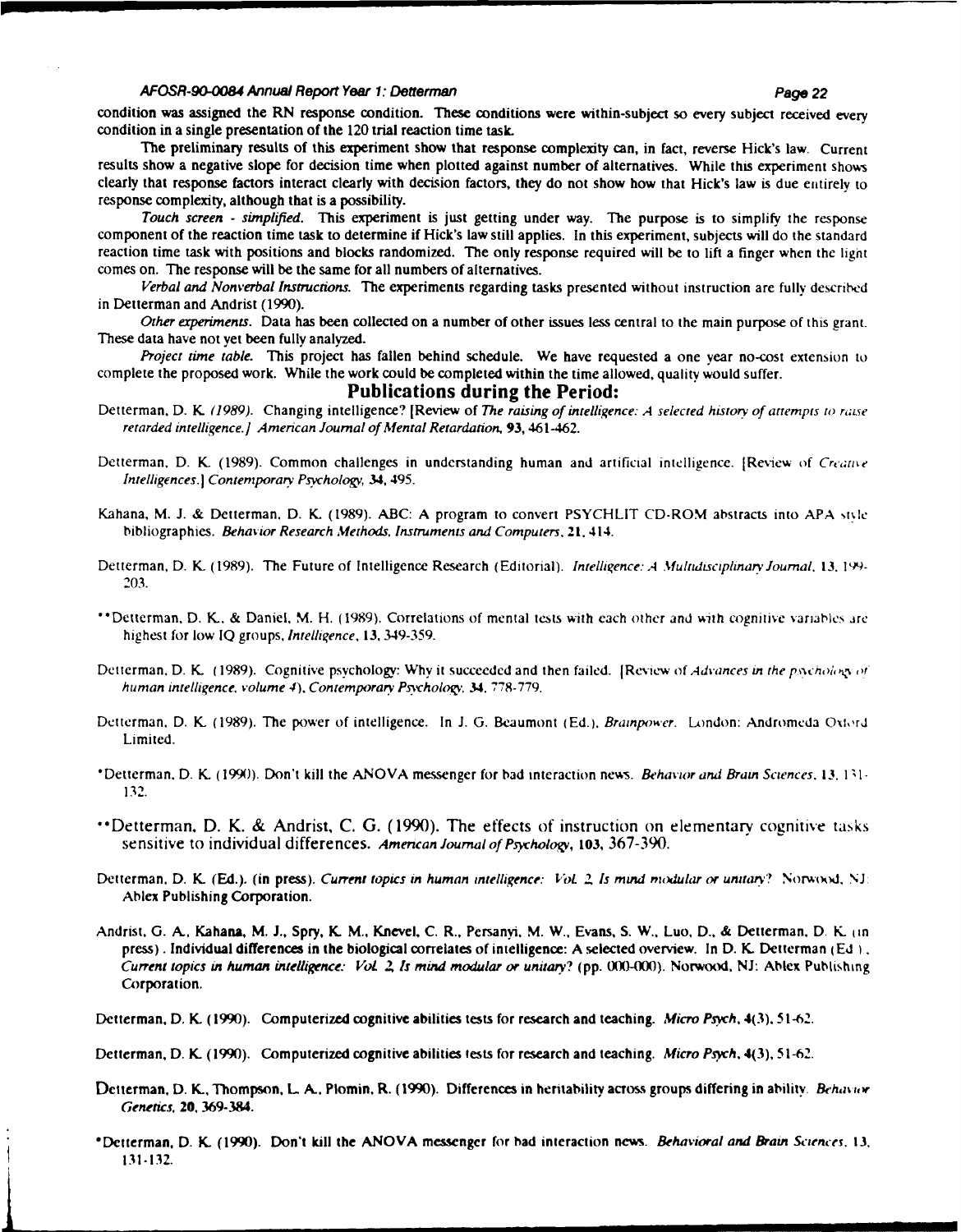#### AFOSR-90-0084 Annual Report Year **1:** Detterman Page **23**

\*Thompson, L **A.,** Detterman, **D. K., Plomin,** R. **(1991).** Associations between cognitive abilities and scholastic achievement: Genetic overlap but environmental differences. *Psychological Science,* **2, 158-165.**

Detterman, **D. K.** (1991). Is **g** intelligence or stupidity: Reply to Deary and Pagleari. Intelligence, **14,**

- Andrist, **C. G.,** Kahana, M. **J.,** Spry, **K.** M., Knevel, **C.** R., Persanyi, M. W, Evans, **S.** W., Luo, **D., &** Detterman, **D. K. (1991).** Individual differences in the biological correlates of intelligence: **A** selected overview. In Detterman, **D. K. (Ed.),** *Current topics in* human *intelligence, VoL 2, Is mind modular or unitary?* **(pp.).** New Jersey: Ablex Publishing Corp.
- \*Detterman, **D.** K. (Ed.). (1991). *Current topics in human intelligence: VoL 2 Is mind modular or unitary?* Norwood, NJ: Ablex Publishing Corporation.
- \*Detterman, D. K., & Sternberg, R. J. (in press). *Transfer on trial: Intelligence, cognition and instruction.* Norwood, NJ: Ablex Publishing Corporation.
- \*Detterman, D. K. (in press). The case for the prosecution: Transfer as an epiphenomenon. In D. K. Detterman & R. J. Sternberg (Eds.), *Transfer on trial: Intelligence, cognition and instruction.* Norwood, NJ: Ablex Publishing Corporation.
- Fagan, J. F., & Detterman, D. K. (in press). The Fagan Test of Infant Intelligence. *Journal of Applied Developmental Psychology.*
- Detterman, D. K. (Ed.). (in press). Current topics in human intelligence: Vol. 3. Individual differences in cognition. Norwood, **NJ:** Ablex Publishing Corporation.
- Detterman, D. K. (Ed.). (in press). *Current topics in human intelligence: Vol. 4*. Theories of Intelligence. Norwood, NJ: Ablex Publishing Corporation.
- Detterman, D. K. (in press). Levels of abilities. In Sternberg, R. **J.** & Wagner, R. K. **(Eds).** *Mind in Context: Interacttontl perspectives on human intelligence.* Cambridge University Press.

### Professional Personnel

Personnel associated with project:

- "Andrist. Charlotte G. Ph.D. degree expected August. **1990.** Dissertation topic: A Ravens-Like Perceptual Task.
- \*\*Spry. Kathleen M. M.A. degree awarded 1990. Thesis title: A Progressive Matrices Test for the CAT Battery.
- Luo. D. Ph.D. Degree to be awarded in 1992. Dissertation project deals with application **of** item response theory to cognitive tasks.

- Papers presented at Professional Meetings "Dctterman, **D.** K., & Thompson, L A. (June, 1989). *Differences in* heruabdttv *across levels on intelligence.* Paper presented at the annual meeting of the Behavior Genetic Association, Charleston, VA.
- \*\*Detterman, D. K. (1989, November). *Are mental processes the same across the ability spectrum?* Paper presented at the *Mi*th annual meeting of the Psychonomic Society, Atlanta, **GA.**
- "Detterman, D. K. (1990, April). *Transfer: The case for the prosecution.* Paper presented at the annual meeting of the American Educational Research Association, Boston. MA
- Detterman, D. K., & Persanyi, M. (1990, April). *Differences in correlation across ability level in the K-ABC*. Paper presented at the annual meeting of the American Educational Research Association, Boston, **MA**
- \*"Andrist, C. **G.,** & Detterman, **D.** K. (1990. April). *The relationship between perceptual structure and individual differences on performance on Raven's Advanced Procgressive Mamces.* Paper presented at the annual meeting of the American Educational Research Association, Boston, MA. Won award for best paper presented by a student.